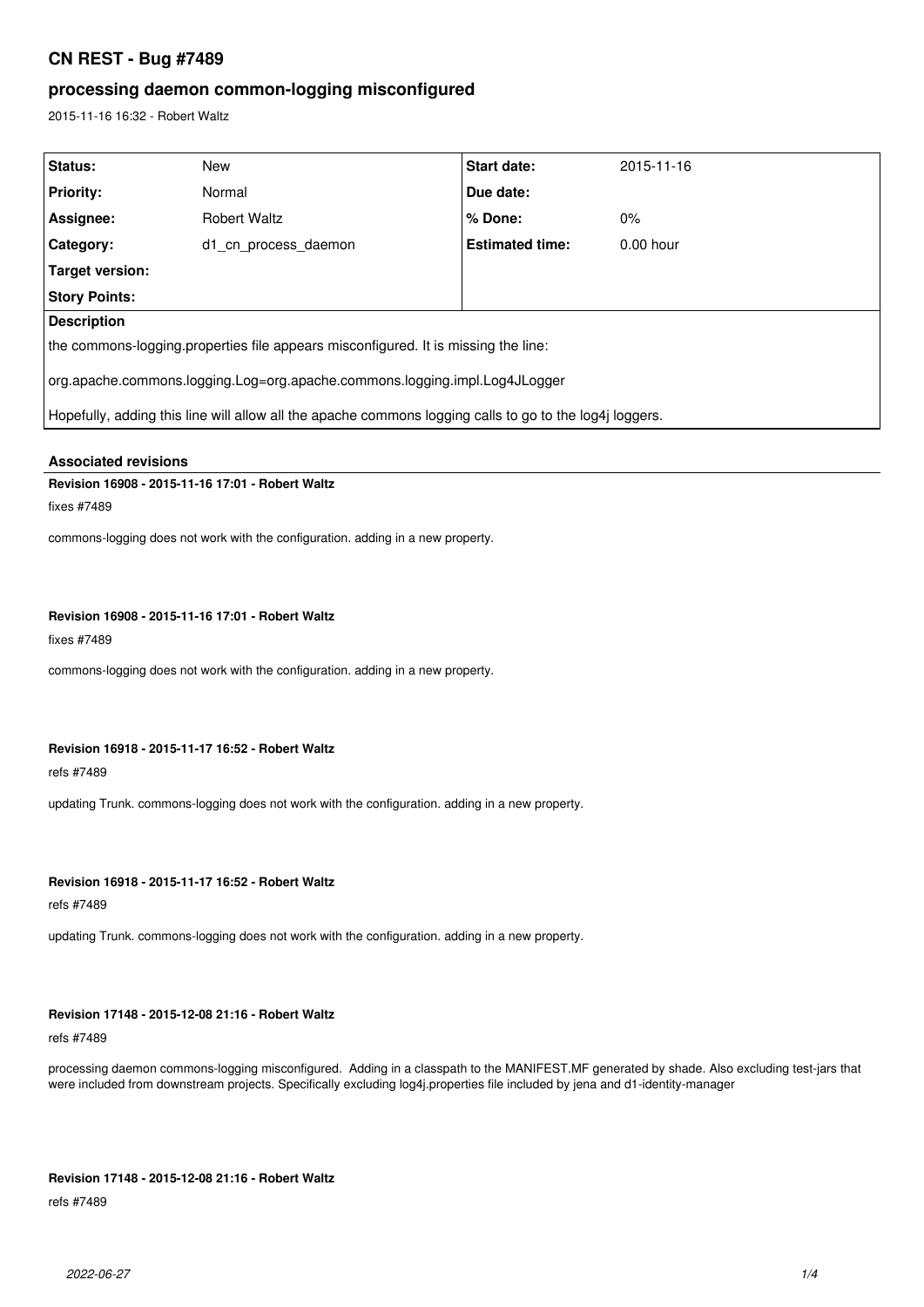processing daemon commons-logging misconfigured. Adding in a classpath to the MANIFEST.MF generated by shade. Also excluding test-jars that were included from downstream projects. Specifically excluding log4j.properties file included by jena and d1-identity-manager

### **Revision 17160 - 2015-12-09 15:32 - Robert Waltz**

refs #7489

two different versions of BouncyCastle appear be be in the classpath now. Rollback classpath addition to see if adding '.' as classpath is the issue.

#### **Revision 17160 - 2015-12-09 15:32 - Robert Waltz**

refs #7489

two different versions of BouncyCastle appear be be in the classpath now. Rollback classpath addition to see if adding '.' as classpath is the issue.

**Revision 17162 - 2015-12-09 16:17 - Robert Waltz**

refs #7489

reverting changes to revision 16919

## **Revision 17162 - 2015-12-09 16:17 - Robert Waltz**

refs #7489

reverting changes to revision 16919

### **Revision 17164 - 2015-12-09 16:30 - Robert Waltz**

refs #7489

confirm that updating to next snapshot level does not cause the bouncycastle conflict

## **Revision 17164 - 2015-12-09 16:30 - Robert Waltz**

refs #7489

confirm that updating to next snapshot level does not cause the bouncycastle conflict

## **Revision 17166 - 2015-12-09 16:43 - Robert Waltz**

refs #7489

confirm that updating filters and adding classpath will not cause bouncycastle conflict

### **Revision 17166 - 2015-12-09 16:43 - Robert Waltz**

refs #7489

confirm that updating filters and adding classpath will not cause bouncycastle conflict

## **Revision 17167 - 2015-12-09 17:38 - Robert Waltz**

refs #7489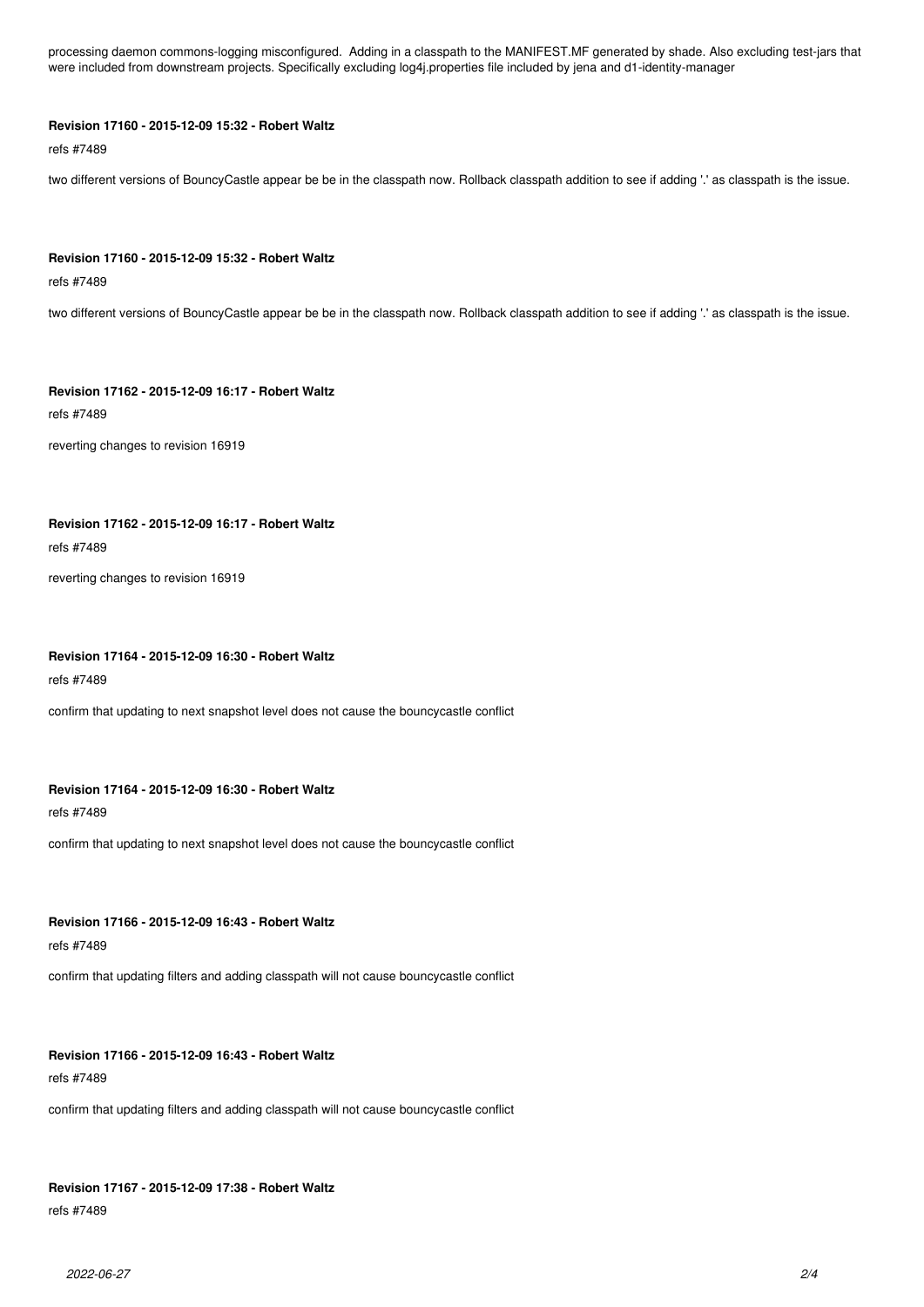confirm that adding in d1\_libclient\_java test will cause bouncycastle conflict

## **Revision 17167 - 2015-12-09 17:38 - Robert Waltz**

refs #7489

confirm that adding in d1\_libclient\_java test will cause bouncycastle conflict

#### **Revision 17168 - 2015-12-09 17:54 - Robert Waltz**

refs #7489

confirm that adding in d1\_libclient\_java test will cause bouncycastle conflict

### **Revision 17168 - 2015-12-09 17:54 - Robert Waltz**

refs #7489

confirm that adding in d1\_libclient\_java test will cause bouncycastle conflict

#### **Revision 17169 - 2015-12-09 18:46 - Robert Waltz**

refs #7489

confirmed that excluding d1\_libclient\_java-test from the pom will cause bouncycastle conflict

### **Revision 17169 - 2015-12-09 18:46 - Robert Waltz**

refs #7489

confirmed that excluding d1\_libclient\_java-test from the pom will cause bouncycastle conflict

## **History**

#### **#1 - 2015-11-16 17:57 - Robert Waltz**

- *Status changed from New to Closed*
- *% Done changed from 0 to 100*

Didn't work. We need to revise our logging strategy.

## **#2 - 2015-12-03 16:14 - Robert Waltz**

- *Status changed from Closed to In Progress*
- *Target version changed from CCI-2.0.0 to CCI-2.1.0*
- *% Done changed from 100 to 30*

## **#3 - 2015-12-07 20:03 - Robert Waltz**

*- Target version changed from CCI-2.1.0 to CCI-2.0.2*

### **#4 - 2015-12-10 16:07 - Robert Waltz**

- *Target version changed from CCI-2.0.2 to CCI-2.1.0*
- *Status changed from In Progress to New*
- *% Done changed from 30 to 0*